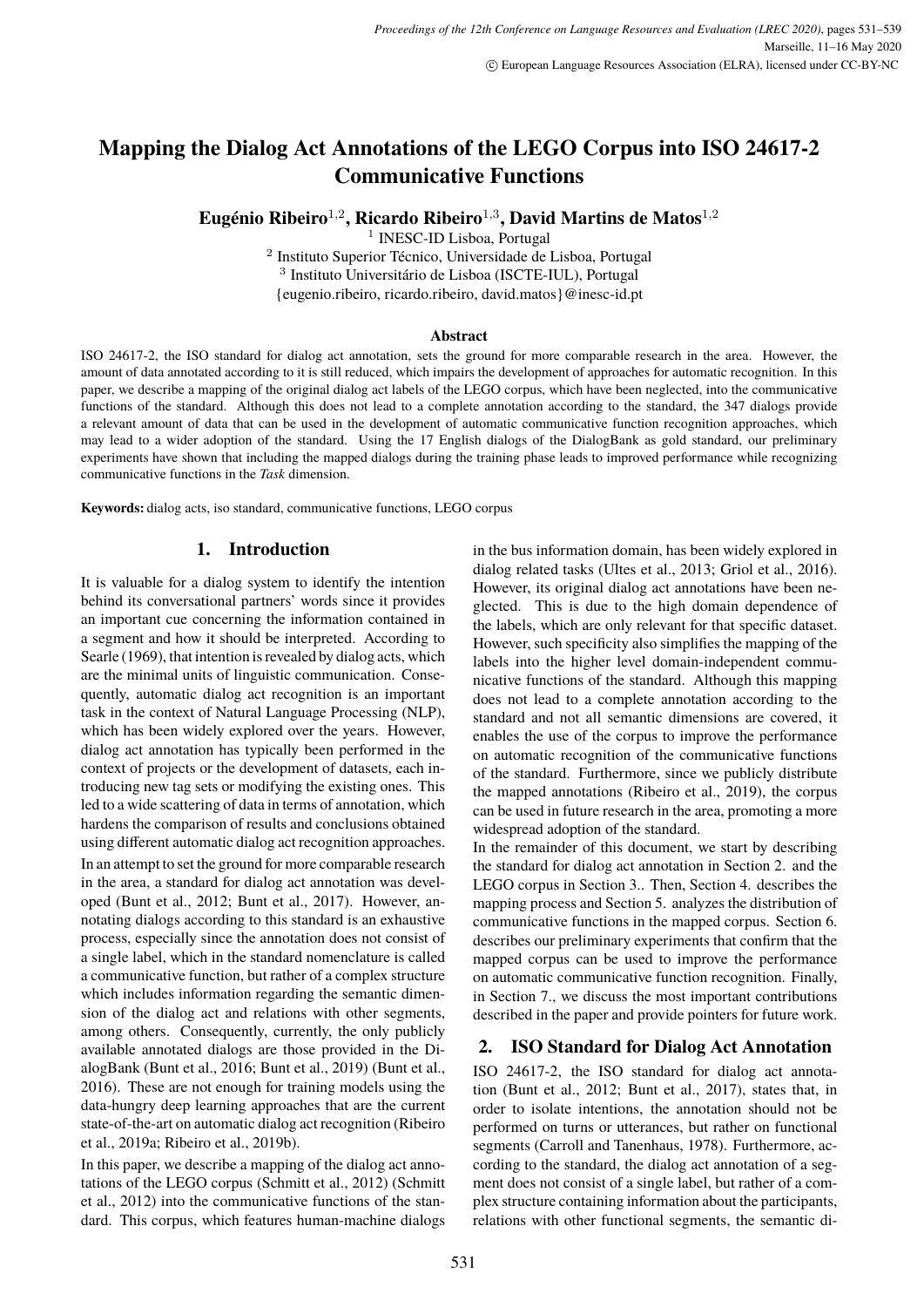mension of the dialog act, its communicative function, and optional qualifiers concerning certainty, conditionality, partiality, and sentiment.

The standard defines nine semantic dimensions – *Task*, *Auto-Feedback*, *Allo-Feedback*, *Turn Management*, *Time Management*, *Discourse Structuring*, *Own Communication Management*, *Partner Communication Management*, and *Social Obligations Management* – in which different communicative functions may occur. These communicative functions are the standard equivalent to the dialog act labels used to annotate dialogs before the introduction of the standard. They are divided into general-purpose functions, which can occur in any semantic dimension, and dimensionspecific functions. The set of general-purpose functions is organized hierarchically as shown in Figure [1.](#page-2-1) On the other hand, dimension-specific functions, listed in Table [1,](#page-1-1) are all at the same level. However, the five communicative functions specific to the *Social Obligations Management* dimension are sometimes specialized into their initial and return counterparts. Furthermore, there are no functions specific to the *Task* dimension. That is, it features general-purpose functions only.

| <b>Semantic Dimension</b>           | <b>Communicative Functions</b>                                                    |  |  |  |
|-------------------------------------|-----------------------------------------------------------------------------------|--|--|--|
| Auto-Feedback                       | Auto Positive<br>Auto Negative                                                    |  |  |  |
| Allo-Feedback                       | Allo Positive<br>Allo Negative<br><b>Feedback Elicitation</b>                     |  |  |  |
| <b>Own Communication Management</b> | Retraction<br><b>Self Correction</b><br>Self Error                                |  |  |  |
| Partner Communication Management    | <b>Correct Misspeaking</b><br>Completion                                          |  |  |  |
| Turn Management                     | Turn Accept<br>Turn Assign<br>Turn Grab<br>Turn Keep<br>Turn Release<br>Turn Take |  |  |  |
| Time Management                     | Stalling<br>Pausing                                                               |  |  |  |
| Discourse Structuring               | <b>Interaction Structuring</b><br>Opening                                         |  |  |  |
| Social Obligations Management       | Greeting<br>Self Introduction<br>Apology<br>Thanking<br>Goodbye                   |  |  |  |

<span id="page-1-1"></span>Table 1: Dimension-specific communicative functions defined by the ISO standard for dialog act annotation.

Since automatic, and even manual, functional segmentation is a complex task on its own and the annotation process is non-trivial, the amount of data annotated according to the standard is reduced. To our knowledge, the only publicly available source of annotated dialogs is the DialogBank [\(Bunt et al., 2016; Bunt et al., 2019\)](#page-0-1) (Bunt et al., 2016). It features (re-)annotated dialogs from four English corpora – MapTask [\(Anderson et al., 1991\)](#page-0-1) (5 dialogs), Switchboard [\(Jurafsky et al., 1997\)](#page-0-1) (4 dialogs), TRAINS [\(Allen and Schubert, 1991\)](#page-0-1) (3 dialogs), and

DBOX [\(Petukhova et al., 2014\)](#page-0-1) (5 dialogs) – and four Dutch corpora – DIAMOND [\(Geertzen et al., 2004\)](#page-0-1) (3 dialogs), OVIS [\(Strik et al., 1997\)](#page-0-1) (3 dialogs), MapTask (1 dialog), and Schiphol [\(Prust et al., 1985\)](#page-0-1) (2 dialogs). There is a total of 17 annotated dialogs in English and 9 in Dutch. However, even though these dialogs are the closest we have to a gold standard, not all of them are segmented or annotated exactly as specified by the standard. Overall, this means that in order to disseminate the standard and perform solid experiments using its annotation methodology, it is important to put some effort into obtaining larger amounts of data annotated according to it.

# **3. LEGO Corpus**

<span id="page-1-0"></span>The LEGO corpus [\(Schmitt et al., 2012\)](#page-0-1) (Schmitt et al., 2012) is an annotated subset of 347 calls from the Carnegie Mellon University (CMU)'s Let's Go Bus Information System [\(Raux et al., 2006\)](#page-0-1) recorded during 2006. It features 14,186 utterances – 9,083 system utterances and 5,103 user utterances. Since system utterances are generated through slot filling of fixed templates, they have no errors and contain casing and punctuation information. In contrast, the transcriptions of user utterances were obtained using an Automatic Speech Recognition (ASR) system and, thus, contain no casing nor punctuation information. Furthermore, the recognition was not always correct. However, a concrete value for the Word Error Rate (WER) is not revealed.

| System Turns (9,083)           | User Turns $(5,103)$      |                             |          |
|--------------------------------|---------------------------|-----------------------------|----------|
| Label                          | $\mathbf{q}_{\mathbf{c}}$ | Label                       | $\sigma$ |
| Confirm Understood             | 10.04                     | Place Information           | 16.94    |
| Confirm Departure              | 9.06                      | Unqualified / Unrecognized  | 15.09    |
| Ask Another Query              | 8.01                      | Reject                      | 14.38    |
| Ask Bus                        | 7.86                      | Line Information            | 8.48     |
| Ask Confirm Time               | 5.47                      | Time Information            | 7.54     |
| Ask Time                       | 5.43                      | Confirm Departure           | 5.61     |
| <b>Ask Confirm Destination</b> | 5.04                      | <b>Confirm Destination</b>  | 4.74     |
| Explain                        | 4.82                      | Confirm Time                | 4.34     |
| Ask Confirm Bus                | 4.68                      | Confirm                     | 4.12     |
| Ask Departure                  | 4.51                      | Confirm Bus                 | 3.45     |
| <b>Deliver Result</b>          | 4.51                      | <b>Request Next Bus</b>     | 3.06     |
| Filler                         | 4.51                      | <b>Reject Departure</b>     | 2.60     |
| <b>Announce Querying</b>       | 4.01                      | New Query                   | 1.89     |
| Offer Help                     | 3.83                      | <b>Reject Time</b>          | 1.83     |
| Greeting                       | 3.82                      | <b>Request Previous Bus</b> | 1.44     |
| <b>Ask Destination</b>         | 3.80                      | <b>Reject Bus</b>           | 1.33     |
| Inform No Schedule             | 3.78                      | <b>Reject Destination</b>   | 1.02     |
| Ask Confirm With Keys          | 1.56                      | Request Help                | 1.00     |
| Ask Confirm Neighborhood       | 1.41                      | Goodbye                     | 0.59     |
| <b>Announce Restart</b>        | 0.92                      | <b>Request Schedule</b>     | 0.35     |
| <b>Inform Shorter Answer</b>   | 0.82                      | Polite                      | 0.15     |
| Inform Help                    | 0.74                      | Inform                      | 0.06     |
| Goodbye                        | 0.40                      |                             |          |
| Disambiguate Bus Stop          | 0.35                      |                             |          |
| <b>Inform No Route</b>         | 0.28                      |                             |          |
| Instruct Louder                | 0.11                      |                             |          |
| Confirm Restart                | 0.07                      |                             |          |
| <b>Instruct More Quiet</b>     | 0.01                      |                             |          |

## <span id="page-1-2"></span>Table 2: Original label distribution in the LEGO corpus.

In terms of dialog acts, the LEGO corpus was originally annotated with on two distinct and domain-dependent tag sets for system and user turns. The set for system turns contains 28 labels, with the three most common being *Confirm Understood* (10%), *Confirm Departure* ) (9%), and*Ask Another Query* (8%). The set for user turns contains 22 labels, with the three most common being *Place Information* (17%),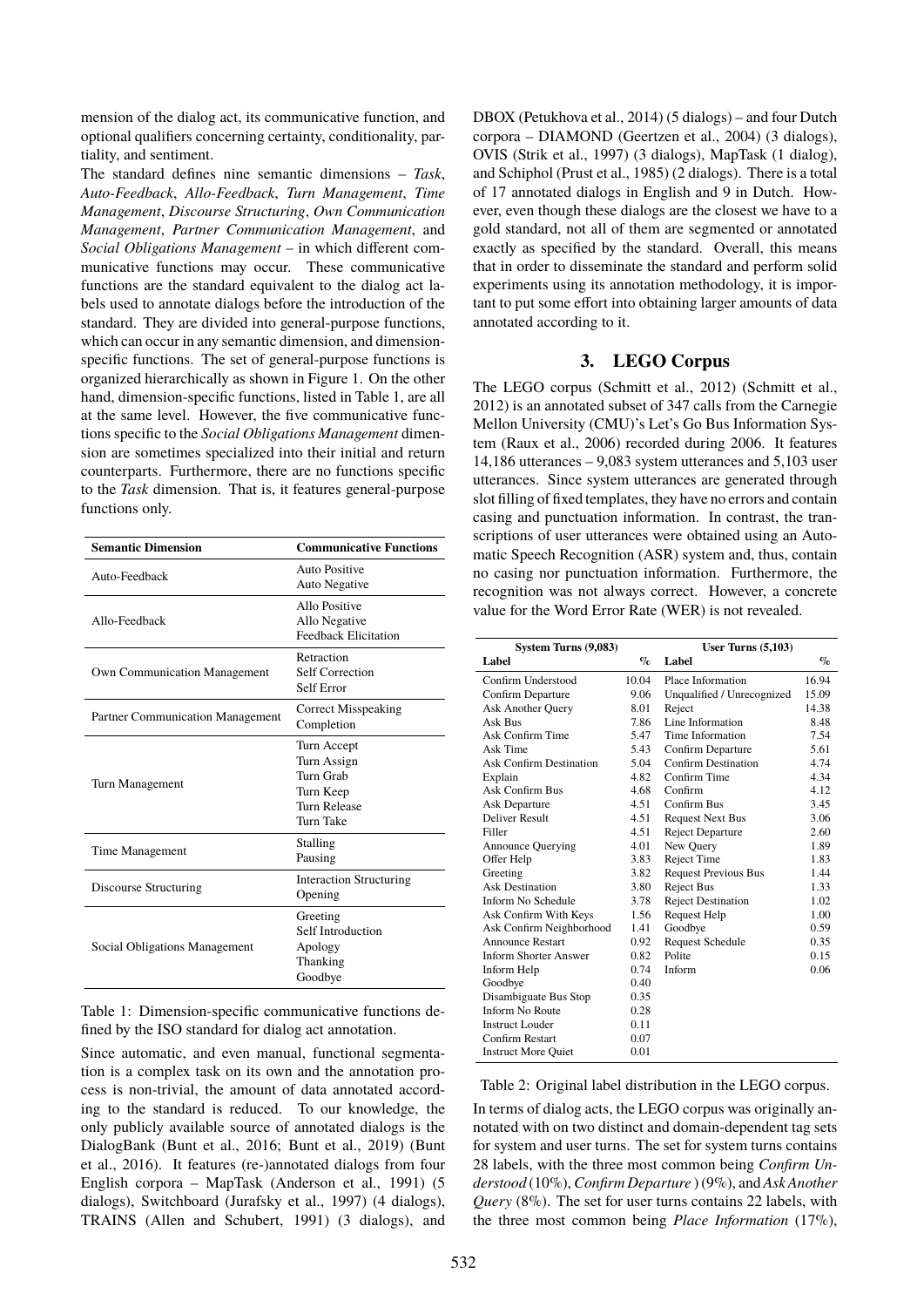General-Purpose Functions



<span id="page-2-1"></span>Figure 1: Hierarchy of general-purpose communicative functions defined by the ISO standard for dialog act annotation.

*Unqualified / Unrecognized* (15%), and *Reject* (14%). This reveals a high number of communication problems between the user and the system. The complete distribution of the labels in the corpus is shown in Table [2.](#page-1-2)

Although the LEGO corpus has been used to research many aspects related to dialog and interaction with Interactive Voice Response (IVR) systems [\(Ultes et al., 2013; Sidorov](#page-0-1) [et al., 2014; Brester et al., 2015; Griol et al., 2016; Ribeiro](#page-0-1) [et al., 2016\)](#page-0-1), its dialog act annotations have been neglected. This is due to the high domain and task dependence of the labels, which are only relevant for this specific dataset. In fact, to our knowledge, their only relevant use was in the context of our study on dialog act recognition using character-level tokenization [\(Ribeiro et al., 2019a\)](#page-0-1), in which they were used to show that sub-word information is relevant not only to identify generic dialog acts, but also domaindependent dialog acts.

# **4. Label Mapping**

<span id="page-2-0"></span>As discussed in the previous section, the original dialog act annotations of the LEGO corpus have been neglected because they are too specific. However, that specificity also leads to an almost direct mapping of those labels into the higher level communicative functions of the ISO standard for dialog act annotation. This section describes that mapping, starting with the labels of system turns and then the labels of user turns.

Note that this mapping does not produce a complete dialog act annotation according to the standard for three main reasons. First, not all the communicative functions present in the turns are covered, since it is not possible to obtain information related to certain dimensions from the transcriptions and the original labels alone. Secondly, communicative functions are just part of the annotation. Thirdly, according to the standard, annotations are made at the functional segment level and not at the turn level. Still, the mapping of the original labels into the communicative functions of the standard is able to provide a significant amount of data for developing automatic communicative function recognition systems.

# **4.1. System Labels**

Since the system turns of the LEGO corpus are generated through slot filling, each dialog act label is attributed to a set of templates. Thus, in order to map the labels into the communicative functions of the standard, we analyzed those templates and attributed them the corresponding functions. The strategies used for each label are presented below.

## **4.1.1. Announce Querying**

The turns annotated with this label consist of techniques for pausing the dialog which fall under the *Time Management* dimension defined in the standard. Thus, we annotated them with the *Pausing* communicative function. Furthermore, in cases such as Example 2, the system makes a promise to look for some information. Those cases were also annotated with the *Promise* label in the *Task* dimension.

## **Examples:**

- 1. *"Just a second."*
- 2. *"Hold on. I'll look that up."*

## <span id="page-2-2"></span>**4.1.2. Announce Restart**

All turns annotated with this label contain the same utterance, which reveals the intention of the system to restart the current interaction. Thus, we annotated them with the *Interaction Structuring* communicative function in the *Discourse Structuring* dimension.

**Example:** *"Okay, let's start from the beginning."*

## **4.1.3. Ask Another Query**

Turns annotated with this label state the different options available at the time, in an attempt to elicit one of the behaviors. These turns provide instructions to the user about the task and, thus, were annotated with the *Instruct* communicative function in the *Task* dimension. Furthermore, they are an attempt to structure the dialog and, thus, were also annotated with the *Interaction Structuring* communicative function in the *Discourse Structuring* dimension.

#### **Examples:**

1. *"You can say, when is the next bus, when is the previous bus, start a new query, or goodbye."*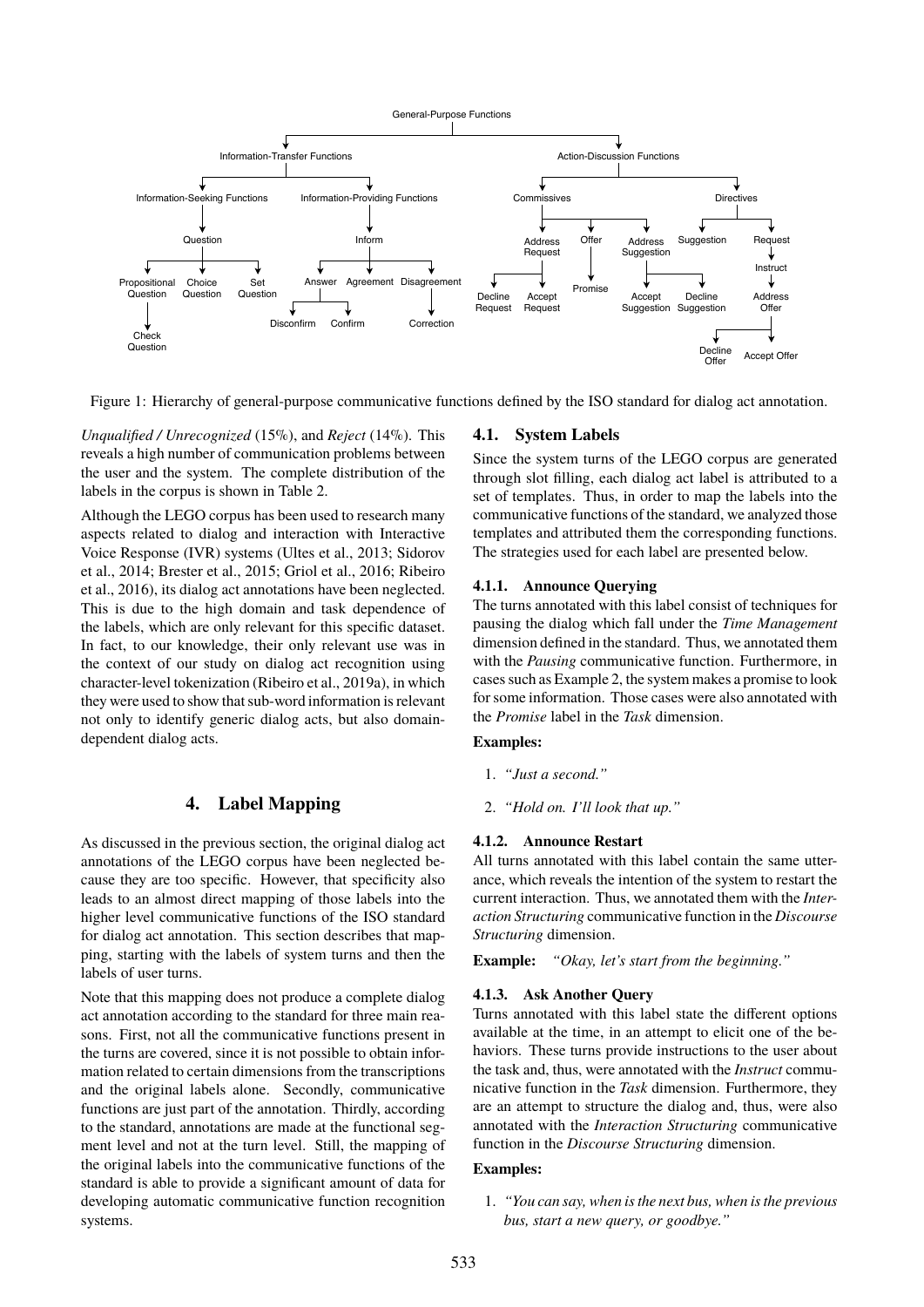2. *"To ask about a different trip, you can say, start a new query. If you are finished, you can say goodbye."*

#### **4.1.4. Ask <Parameter>**

In the turns annotated with this kind of label, the system prompts the user for the value of some parameter concerning the bus he or she wants to obtain information on. Thus, these turns correspond to *Set Questions* in the *Task* dimension.

#### **Examples:**

- 1. *"What can I do for you?"*
- 2. *"What bus schedule information are you looking for?"*
- 3. *"Where are you leaving from?"*
- 4. *"What is you destination"*
- 5. *"When do you wanna travel?"*

## **4.1.5. Ask Confirm <Parameter>**

The turns annotated with this kind of label consist of two segments. The first states the information understood by the system, which is a case of auto-feedback, leading to annotation with the *Auto Positive* communicative function in the *Auto-Feedback* dimension. The second asks for confirmation by the user, which is a *Check Question* in the *Task* dimension. However, note that some of these turns seem to be wrongly annotated, as they correspond to instructions by the system on how to confirm or reject using the keys and, thus, should have the *Ask Confirm With Keys* label. These cases were converted using the strategy for that label, as described in Section [4.1.6..](#page-3-0)

# **Examples:**

- 1. *"The 54C. Did I get that right?"*
- 2. *"Leaving from Oakland. Is this correct?"*
- 3. *"Going to Fifth Avenue. Is this correct?"*
- 4. *"Leaving at 5 a.m.. Did I get that right?"*

## <span id="page-3-0"></span>**4.1.6. Ask Confirm With Keys**

The turns labeled as *Ask Confirm With Keys* are similar to the previous in the sense that they state the understood information to provide feedback and request confirmation. However, instead of making a question, the system instructs the user on how to answer using the keypad. Thus, while in the *Auto-Feedback* dimension, these turns were also annotated with the *Auto Positive* communicative function, in the *Task* dimension, the *Instruct* communicative function is used instead of *Check Question*.

**Example:** *"If you want the schedule of the 54C say yes or press one, otherwise say no or press three."*

#### **4.1.7. Confirm Restart**

Similarly to the turns annotated with the *Announce Restart* label (Section [4.1.2.\)](#page-2-2), all turns annotated with the *Confirm Restart* label contain the same utterance. However, in this case, it is a check by the system on whether the user really wants to restart the interaction. Thus, we annotated these turns with the *Check Question* communicative function in the *Task* dimension. Furthermore, since the system states that it understood a restart request, we also annotated these turns with the *Auto Positive* communicative function in the *Auto-Feedback* dimension.

**Example:** *"Are you sure you want to start over?"*

### **4.1.8. Confirm Understood / Filler**

These turns signal the system's understanding of the user's intention through feedback utterances. Accordingly, we annotated them with the *Auto Positive* communicative function in the *Auto-Feedback* dimension.

#### **Examples:**

- 1. *"Right."*
- 2. *"Ok."*
- 3. *"Alright."*

#### **4.1.9. Deliver Result**

In the turns annotated with this label the system provides the bus schedule information according to the parameters discussed along the dialog. Thus, we annotated them with the *Inform* communicative function in the *Task* dimension.

**Example:** *"The next 61C leaves Eighth Avenue at Ann at 7:45 p.m. and arrives at Second Street at Grant at 7:59 p.m.."*

### **4.1.10. Disambiguate Bus Stop**

The turns annotated with this label occur when there is some confusion about the requested bus stops. Some cases, such as Example 1, correspond to questions that ask for a specific bus stop instead of a zone, while others, such as Example 2, request a different start or ending point. Thus, we annotated the first with the *Set Question* and the latter with the *Request* communicative functions in the *Task* dimension.

#### **Examples:**

- 1. *"Which stop in Duquesne are you leaving from?"*
- 2. *"Downtown and Forbes are both the same stop. Please provide a different start or end point."*

## **4.1.11. Explain**

The turns annotated with this label provide instructions and examples to the user according to what he or she can do at that time. Accordingly, we annotated them with the *Instruct* communicative function in the *Task* dimension.

**Example:** *"For example, you can say, Forbes and Murray, Downtown, or McKeesport."*

## <span id="page-3-1"></span>**4.1.12. Goodbye**

These turns correspond to the system politely ending the dialog. Thus, they fall on the *Social Obligations Management* dimension of the standard and were annotated with the *Goodbye* communicative function.

**Example:** *"Thank you for using the CMU Let's Go Bus Information System. Goodbye.'*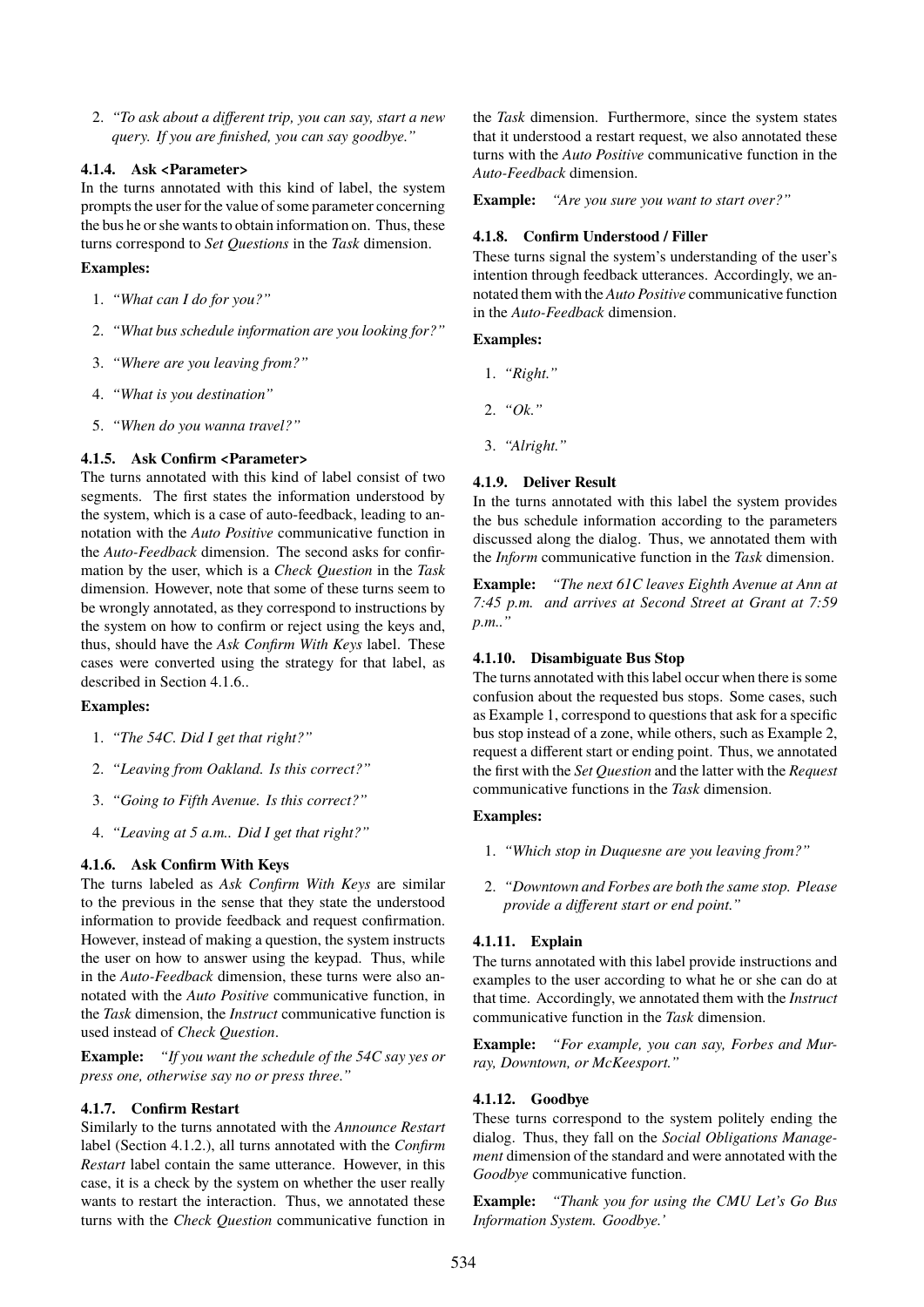# **4.1.13. Greeting**

All turns annotated with this label feature the same utterance, which opens the interaction and greets the user. Thus, we annotated them with the *Opening* communicative function in the *Discourse Structuring* dimension and with *Greeting* in the *Social Obligations Management* dimension.

**Example:** *"Welcome to the CMU Let's Go bus information system."*

# **4.1.14. Inform Help**

Similarly to the turns annotated with the previous label, all turns annotated with the label *Inform Help* label contain the same utterance. In this case, that utterance informs the user of the buses that the system has information about. Thus, we annotated them with the *Inform* communicative function in the *Task* dimension.

**Example:** *"I am an automated spoken dialogue system that can give you schedule information for bus routes in Pittsburgh's East End. You can ask me about the following buses: 28X, 54C, 56U, 59U, 61A, 61B, 61C, 61D, 61F, 64A, 69A, and 501."*

## **4.1.15. Inform No Route / Inform No Schedule**

The turns annotated with these labels state that there are no buses satisfying the indicated parameters and apologize for that. Thus, we annotated them with the *Inform* communicative function in the *Task* dimension and with the *Apology* communicative function in the *Social Obligations Management* dimension. However, many turns were wrongly annotated with the *Inform No Schedule* label and required manual and individual mapping.

## **Examples:**

- 1. *"I'm sorry, but there is no bus that goes between CMU and Squirrel Hill at that time."*
- 2. *"I'm sorry but I do not have the schedule for the 500. The routes I currently cover are the following: 28X, 54C, 56U, 59U, 61A, 61B, 61C, 61D, 61F, 64A, 69A, and 501."*

## **4.1.16. Inform Shorter Answer**

In these turns, the system asks the user to use shorter answers, both using polite requests, such as Example 1, and more assertive commands, such as Example 2. In the *Task* dimension, the polite requests were annotated with the *Request* communicative function, while the remaining were annotated with *Instruct*.

## **Examples:**

- 1. *"Please use shorter answers because I have trouble understanding long sentences."*
- 2. *"I need you to give me a short answer."*

# **4.1.17. Instruct Louder / Instruct More Quiet**

In turns annotated with these labels, the system asks the user to speak louder (Example 1) or quieter (Example 2) using a polite request. Thus, we annotated them with the *Request* communicative function in the *Partner Communication Management* dimension.

### **Examples:**

- 1. *"I'm having some trouble hearing you. If you're still there, please try to talk a little bit louder or closer to the phone."*
- 2. *"I can't understand loud speech. Please speak more quietly."*

### **4.1.18. Offer Help**

All turns annotated with this label contain the same utterance, which instructs the user on how to get help. Accordingly, we annotated them with the *Instruct* communicative function in the *Task* dimension.

**Example:** *"To get help at any time, just say 'Help' or press zero."*

# **4.2. User Labels**

Contrarily to system turns, the user turns are open and contain recognition errors. Thus, the mapping of their labels into the communicative functions of the standard is not as straightforward. Still, since the turns are typically short and the labels are highly domain-dependent, there are still mapping strategies that can be applied. For each label, they are presented below. Note that although the user turns do not contain casing nor punctuation information, we complemented them with that information in the examples.

#### **4.2.1. Confirm <Parameter>**

The turns annotated with this kind of label consist of user confirmations that the system understood correctly. Thus, we annotated them with the *Confirm* communicative function in the *Task* dimension. We also annotated them with the *Allo Positive* communicative function in the *Allo-Feedback* dimension, since they serve as feedback for the system.

## **Examples:**

- 1. *"Correct."*
- 2. *"Yes."*

#### **4.2.2. Goodbye**

This label is the user counterpart of the same label for system turns (Section [4.1.12.\)](#page-3-1). Consequently we also mapped it into the *Goodbye* communicative function in the *Social Obligations Management* dimension.

**Example:** *"Goodbye."*

#### **4.2.3. Inform**

Only three turns are annotated with this label and one of them should be annotated with the *Time Information* label (Section [4.2.5.\)](#page-5-1) instead. The remaining provide information unrelated to the system's question and were annotated with the *Inform* communicative function in the *Task* dimension.

#### **4.2.4. Line Information**

The turns annotated with this label provide information about the bus that the user wants to obtain information about. However, this information may come in the form of a question, such as Example 1, or a statement, such as Example 2. Thus, in the *Task* dimension, these turns were annotated with either the *Set Question* or *Inform* communicative functions, respectively.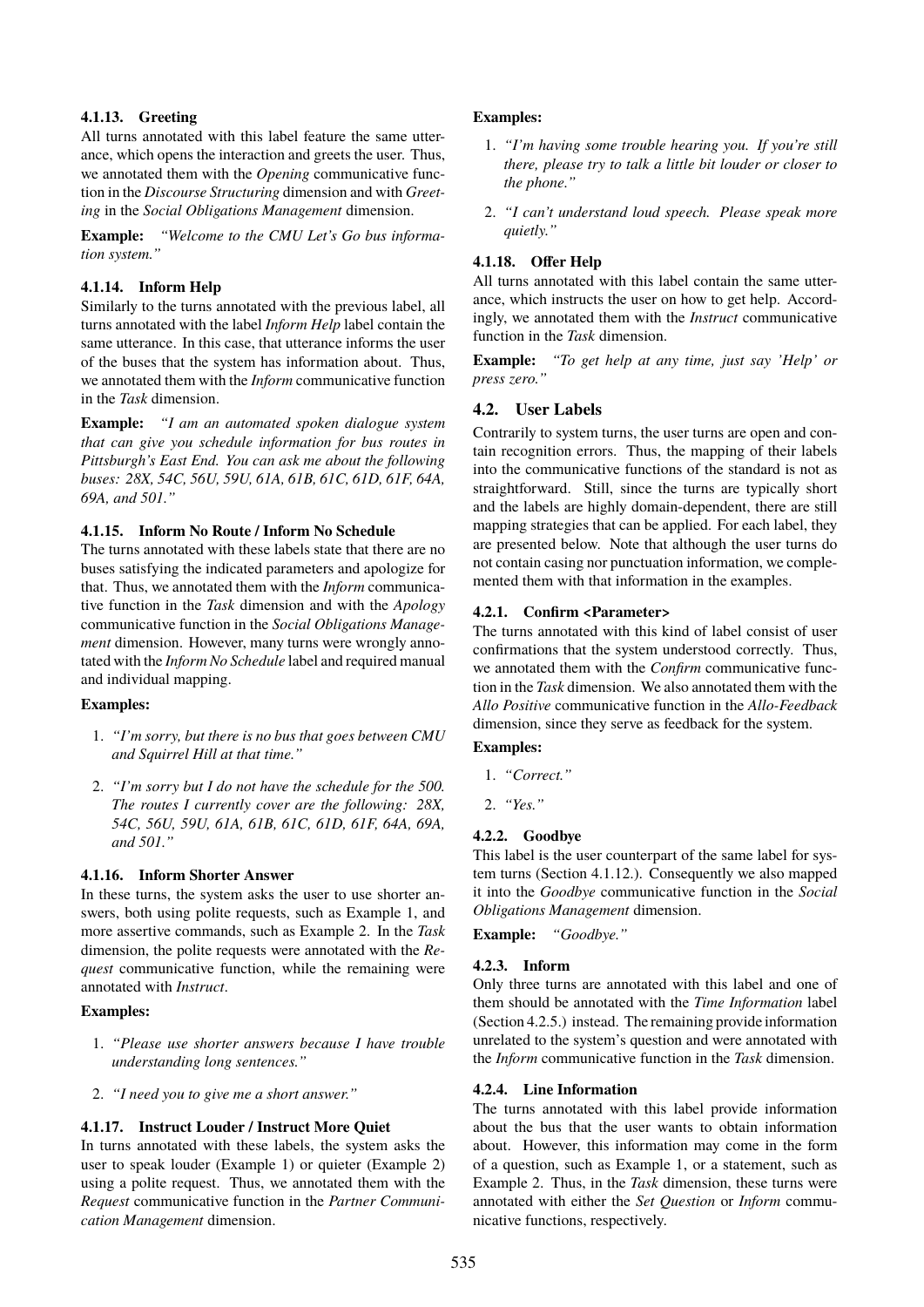### **Examples:**

- 1. *"When is the next 28X from Downtown to the Airport?"*
- 2. *"The 61A."*

#### <span id="page-5-1"></span>**4.2.5. Place / Time Information**

The turns annotated with these labels answer a system prompt for place (Example 1) or time (Examples 2 and 3) information. Since these are answers to specific questions, we annotated them with the *Answer* communicative function in the *Task* dimension.

#### **Examples:**

- 1. *"Downtown."*
- 2. *"Eleven o'clock."*
- 3. *"Now."*

#### **4.2.6. New Query**

In these turns, the user instructs the system to start a new query, guiding the dialog in that direction. Thus, we annotated them with the *Instruct* communicative function in the *Task* dimension and the *Interaction Structuring* communicative function in the *Discourse Structuring* dimension.

**Example:** *"Start a new query."*

#### **4.2.7. Polite**

In the turns annotated with this label, the user thanks the system for some reason. Thus, we annotated them with the *Thanking* communicative function in the *Social Obligations Management* dimension.

**Example:** *"Thank you."*

#### **4.2.8. Reject <Parameter>**

The turns annotated with this kind of label consist of user rejections or corrections of the system's understanding. Thus, we annotated them with the *Disconfirm* label in the *Task* dimension. Furthermore, we also annotated them with the *Allo Negative* communicative function in the *Allo-Feedback* dimension, since they serve as feedback for the system.

#### **Examples:**

- 1. *"No."*
- 2. *"No, I need the next bus."*

#### **4.2.9. Request Help**

In the turns annotated with this label, the user asks for help using the keyword *"Help"* or by pressing the corresponding numeric key. Thus, we annotated them with the *Request* communicative function in the *Task* dimension.

**Example:** *"Help."*

#### **4.2.10. Request Next Bus / Request Previous Bus**

These turns consist of the user asking for information about the next or previous bus. This request may come in the form of a question, such as Example 1, or a statement, such as Example 2. Furthermore, when a statement is used, it may be in response to a time request by the system. Thus, in the *Task* dimension, we used three different communicative functions to annotate these turns. Respectively, *Set Question*, *Inform*, and *Answer*.

## **Examples:**

- 1. *"When is the next bus?"*
- 2. *"The previous bus."*

#### **4.2.11. Request Schedule**

These turns consist of the user stating that he or she wants schedule information. Thus, we annotated them with the *Inform* communicative function in the *Task* dimension.

**Example:** *"Holiday schedule."*

#### **4.2.12. Unqualified / Unrecognized**

The turns annotated with these labels typically correspond to problems in the dialog. For instance, cases when the ASR system failed to recognize most of the sentence and only output a small part of it, cases of self-talk or third-party talk, and cases when the user says utterances unrelated to the task or that disrupt the dialog flow. Many of these turns are gibberish and do not correspond to any communicative function of the standard. However, around two thirds of them actually reveal an intention and, thus, should be annotated regardless of whether they make sense according to the flow of the dialog. Those turns were annotated manually with different communicative functions, with *Answer* and *Inform* in the *Task* dimension being the most common.

### **5. Corpus Analysis**

<span id="page-5-0"></span>By applying the mapping described in the previous section, the LEGO corpus gets the communicative function distribution shown in Table [3.](#page-6-1) As expected in a corpus featuring task-oriented dialogs, communicative functions in the *Task* dimension are predominant, with 78.15% of system turns and 92.87% of user turns having functions in that dimension. The lower percentage in system turns is due to the necessity of structuring the dialog to follow the system's predefined interaction templates. The most frequent communicative functions in system turns are *Check Question* (24.84%), *Set Question* (21.88%), and *Instruct* (19.95%). In user turns, those are replaced by the *Answer* (28.70%), *Confirm* (22.81%), and *Disconfirm* (21.69%) functions. This is coherent with the nature of the dialogs, which typically consist of the system questioning the user to obtain the required information. All turns considered, 83.33% have communicative functions in the *Task* dimension, with the most frequent functions being the same as in system turns, but with lower impact – 15.92%, 15.50%, and 13.53%, respectively. In terms of the feedback dimensions, 44.50% of the user turns have communicative functions in the *Allo-Feedback* dimension and no functions in the *Auto-Feedback* dimension. In system turns, the values are reversed, with 41.99% having communicative functions in the *Auto-Feedback* dimension and only 1.77% in the *Allo-Feedback* dimension. Once again, these values are coherent with the nature of the dialogs, since the system typically uses feedback functions to check whether it understood what the user said, while the user confirms or disconfirms that.

As for the remaining semantic dimensions, it is important to refer that it is difficult to find communicative functions in those dimensions by simply converting the original labels of the LEGO corpus. Thus, the identified functions are just a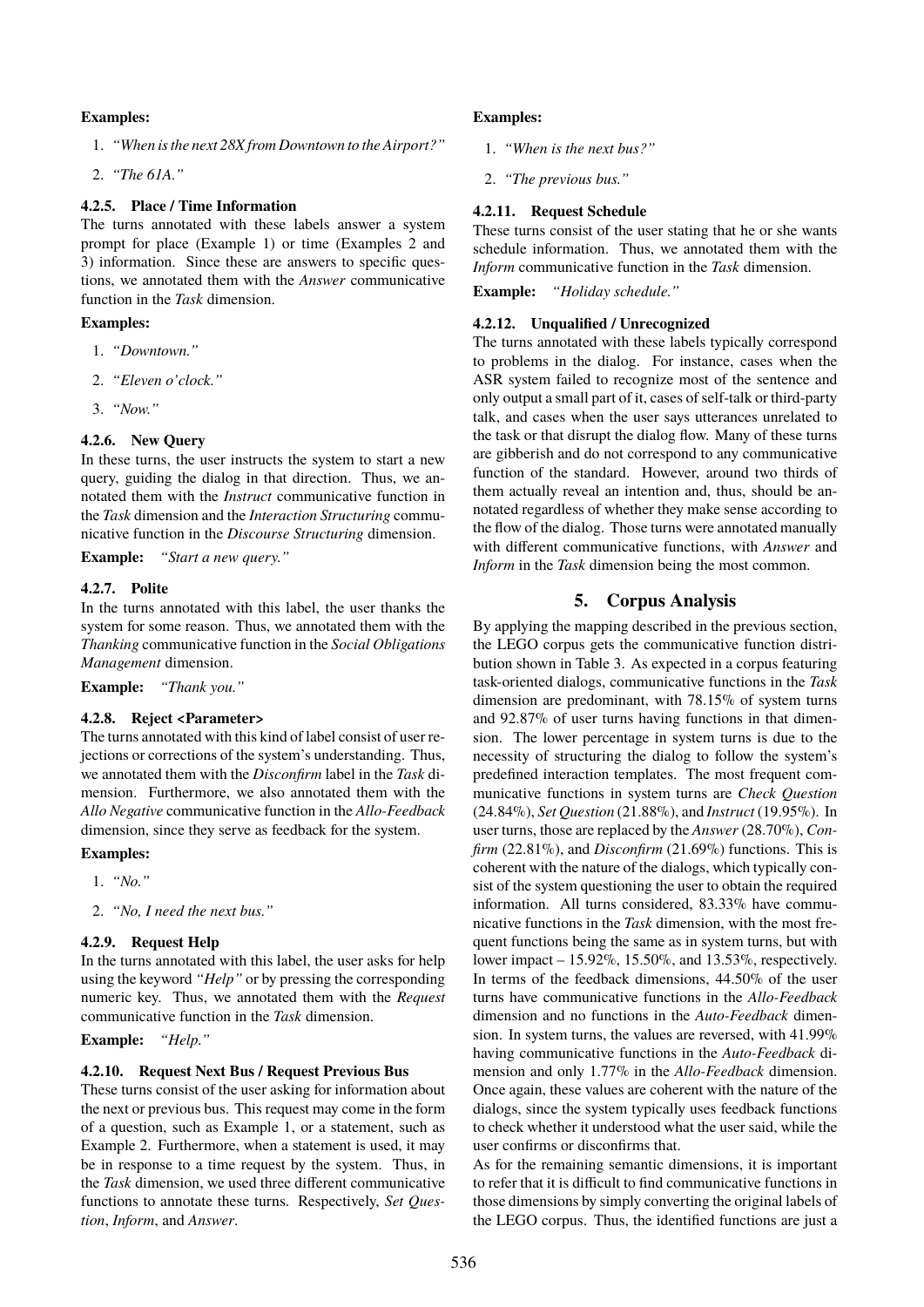| <b>Dimension</b>                        | <b>Function</b>                |       | User $(\%)$ |  |
|-----------------------------------------|--------------------------------|-------|-------------|--|
|                                         | Answer                         | 0.00  | 28.70       |  |
|                                         | <b>Check Question</b>          | 24.84 | 0.02        |  |
|                                         | Confirm                        | 0.00  | 22.81       |  |
|                                         | Disconfirm                     | 0.00  | 21.69       |  |
|                                         | Inform                         | 7.22  | 11.78       |  |
| Task                                    | <b>Instruct</b>                | 19.95 | 2.08        |  |
|                                         | Promise                        | 3.05  | 0.00        |  |
|                                         | Request                        | 0.59  | 1.67        |  |
|                                         | <b>Set Question</b>            | 21.88 | 4.12        |  |
|                                         | Suggest                        | 0.44  | 0.00        |  |
|                                         | Total                          | 78.97 | 92.87       |  |
|                                         | Allo Negative                  | 0.00  | 21.69       |  |
| Allo-Feedback                           | Allo Positive                  | 0.00  | 22.81       |  |
|                                         | Total                          | 0.00  | 44.50       |  |
|                                         | <b>Auto Negative</b>           | 0.00  | 0.37        |  |
| Auto-Feedback                           | <b>Auto Positive</b>           | 41.99 | 1.39        |  |
|                                         | Total                          | 41.99 | 1.77        |  |
| <b>Discourse</b>                        | <b>Interaction Structuring</b> | 9.38  | 2.02        |  |
| Structuring                             | Opening                        | 3.82  | 0.00        |  |
|                                         | Total                          | 13.20 | 2.02        |  |
| <b>Social Obligations</b><br>Management | Apology                        | 1.79  | 0.06        |  |
|                                         | Goodbye                        | 0.40  | 0.61        |  |
|                                         | Greeting                       | 3.82  | 0.92        |  |
|                                         | Thanking                       | 0.00  | 0.20        |  |
|                                         | Total                          | 6.01  | 1.79        |  |
|                                         | Pausing                        | 4.01  | 0.00        |  |
| Time Management                         | <b>Total</b>                   | 4.01  | 0.00        |  |
| Partner Comm.                           | Request                        | 0.18  | 0.00        |  |
| Management                              | Total                          | 0.18  | 0.00        |  |

<span id="page-6-1"></span>Table 3: Distribution of ISO standard communicative functions in the LEGO corpus after the mapping.

small part of all those that exist in the corpus and that could be found through a manual and exhaustive processing of each turn. Still, it is interesting to note that at least 13.20% of the system turns contain communicative functions in the *Discourse Structuring* dimension. This reveals the rigid nature of the system's utterances and its intention to structure the dialog according to a specific path.

# <span id="page-6-0"></span>**6. Communicative Function Recognition**

Since the mapping of the original dialog act labels of the LEGO corpus into the communicative functions of the standard does not lead to a complete dialog act annotation according to the standard, the mapped corpus cannot be used as a gold standard for future dialog act research. However, it is 13 times the size of DialogBank in number of dialogs, when considering all the dialogs. If only English dialogs are considered, it is 20 times the size of DialogBank. Thus, the mapped dialogs are relevant for the development of systems able to automatically recognize the communicative functions of the standard. In this section, we describe a set of preliminary experiments that confirm that ability.

## **6.1. Classification Approach**

In our experiments, we use the same classification approach we used to achieve the best results on the automatic recognition of the original labels for user turns in the LEGO corpus [\(Ribeiro et al., 2019a\)](#page-0-1). As revealed by the architecture shown in Figure [2,](#page-6-2) it is a deep learning approach that generates two complementary segment representations, one based on Word2Vec [\(Mikolov et al., 2013\)](#page-0-1) representations of its words and another on its characters. In both cases, the representations are generated by a set of three parallel Convolutional Neural Networks (CNNs) that capture functional patterns of different sizes – one, two, and three for words and three, five, and seven for characters. Additionally, context information is provided in the form of a flag stating whether the speaker changed in relation to the previous segment and the one-hot representations of the classifications of the three preceding segments. The two segment representations and the context information are then concatenated and passed through a dense layer that generates a reduced representation of the segment and applies dropout during the training phase to reduce the probability of overfitting. Finally, the reduced representation is passed through a dense layer with the softmax activation to identify the communicative function with highest probability.



<span id="page-6-2"></span>Figure 2: The architecture of the communicative function recognition approach.

# **6.2. Evaluation Methodology**

To confirm that the mapped LEGO corpus can be used to improve the performance on automatic communicative function recognition, we performed preliminary experiments using the English dialogs in the DialogBank as gold standard. Since most semantic dimensions do not have a representative number of occurrences in the dialog, we focused on the *Task* dimension, which poses the more complex problem. We defined two scenarios regarding the automatic recognition of communicative functions in this dimension. The first focuses on the recognition of the different general-purpose functions in the segments that have communicative functions in the *Task* dimension. Thus, the remaining segments are discarded. The second scenario also considers the identification of segments which have communicative functions in the *Task* dimension. Thus, all segments are considered and a new label, *None*, is given to those which do not have communicative functions in that dimension.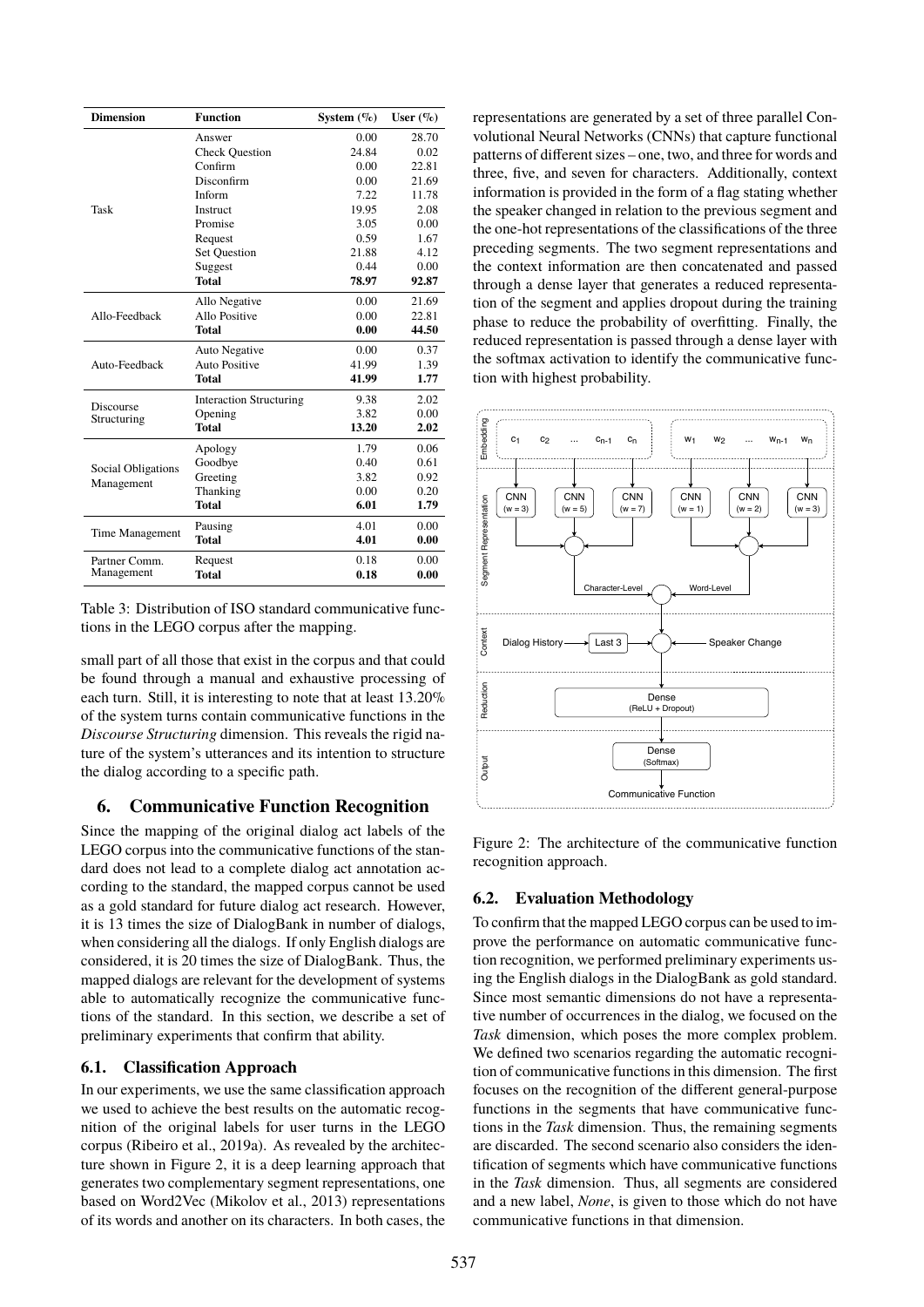| <b>Scenario</b> | Data              | MR    |          | hP    |          | hR    |          | hF    |          |
|-----------------|-------------------|-------|----------|-------|----------|-------|----------|-------|----------|
|                 |                   | $\mu$ | $\sigma$ | $\mu$ | $\sigma$ | $\mu$ | $\sigma$ | $\mu$ | $\sigma$ |
| <b>Task</b>     | DialogBank        | 51.40 | 3.06     | 76.56 | 1.99     | 68.56 | 2.11     | 72.34 | 2.04     |
|                 | DialogBank + LEGO | 70.30 | 0.37     | 86.37 | 0.46     | 84.45 | 0.47     | 85.40 | 0.44     |
| $Task + None$   | DialogBank        | 73.53 | 0.28     | 79.51 | 0.16     | 62.36 | 0.73     | 69.90 | 0.48     |
|                 | DialogBank + LEGO | 74.87 | 0.20     | 78.05 | 0.47     | 69.78 | 0.48     | 73.69 | 0.38     |

<span id="page-7-1"></span>Table 4: Results achieved while predicting *Task* dimension communicative functions in the DialogBank.

Since there are only 17 English dialogs in the DialogBank, we evaluated the performance using a leave-one-dialogout cross-validation approach. That is, the communicative functions of each dialog in the DialogBank were predicted by a classifier trained on the remaining dialogs. To assess the performance improvement enabled by considering the mapped LEGO corpus, the same procedure was followed, but with the LEGO dialogs added to the training data of every classifier. In every case, the training phase stopped after ten epochs without improvement.

Since the general-purpose communicative functions pose a hierarchical classification problem, we report results in terms of exact match ratio (MR), as well as the hierarchical versions of precision (hP), recall (hR), and F-measure (hF) proposed by [Kiritchenko et al. \(2005\)](#page-0-1). The latter are relevant because they capture the difference between predicting a label that shares part of its path with the correct label and one that follows a completely different path. Since there is some non-determinism involved in the training of the classifiers, we report the mean  $(\mu)$  and standard deviation  $(\sigma)$ of the metrics achieved over ten runs, in percentage form.

#### **6.3. Results**

Table [4](#page-7-1) shows the results of our experiments. Starting with the scenario that focuses on segments with communicative functions in the *Task* dimension, we can see that, without considering the LEGO dialogs, the average performance is of just 51.40% in terms of exact match ratio. However, by looking at the hierarchical metrics, we can see that most predictions follow at least part of the correct path and that most errors occur because a more abstract communicative function is predicted.

By considering the LEGO dialogs during the training of the classifiers, the average performance improves by 19 percentage points in terms of exact match ratio and 13 in terms of hierarchical F-measure. Furthermore, the difference between precision and recall is reduced to two percentage points, from the original eight. This reveals the importance of the mapped dialogs, which provide additional information that enables the prediction of more specific communicative functions without deviating from the correct path.

In the second scenario, which also considers the identification of segments that have communicative functions in the *Task* dimension, the difference between the results in terms of exact match ratio and hierarchical F-Measure is less pronounced. This occurs because the segments without communicative functions in the *Task* dimension have a label that is in the top level of the hierarchy. Furthermore, these segments are easier to predict, leading to an average exact match ratio of 73.53%, even without considering the LEGO dialogs. However, in this case, the average hierarchical Fmeasure is of just 69.90%, which, in combination with the 62.36% recall, suggests that the need for identifying which segments have communicative functions in the *Task* dimension impairs the ability to identify the actual communicative functions, especially those which are more specific.

In this scenario, by considering the LEGO dialogs during the training phase, the improvement in terms of average exact match ratio is of just one percentage point. This is explainable by the high predominance of the *Task* dimension in the mapped dialogs, which impairs the ability to identify segments which do not have communicative functions in that dimension. However, the average hierarchical F-measure increases by four percentage points, which shows that the mapped dialogs are still useful. This improvement in terms of F-measure is due to the improvement of seven percentage points in terms of recall, which confirms that the additional information provided by the mapped dialogs improves the ability to recognize more specific communicative functions.

## **7. Conclusions**

<span id="page-7-0"></span>We have described a mapping of the original dialog act labels of the LEGO corpus into the communicative functions of the ISO standard for dialog act annotation. Although communicative functions alone do not make a complete dialog act annotation according to the standard, by performing this mapping, the 347 dialogs can now be used to improve the ability to recognize communicative functions. This is particularly relevant given the limited amount of existing data annotated according to the standard. We have confirmed this importance in our preliminary experiments, which have shown that considering the mapped dialogs during the training phase leads to improved performance while recognizing communicative functions in the *Task* dimension in the English dialogs of the DialogBank.

As future work, it is important to perform a more thorough study on automatic communicative function recognition, considering all semantic dimensions and including an error analysis. Also, the use of contextualized word representations and a summary of the dialog history should be explored [\(Ribeiro et al., 2019b\)](#page-0-1). Finally, the performance on the recognition of general-purpose functions is expected to improve by using a hierarchical classifier that leverages the dependencies between the functions.

## **8. Acknowledgements**

This work was supported by national funds through Fundação para a Ciência e a Tecnologia (FCT), under project UIDB/50021/2020.